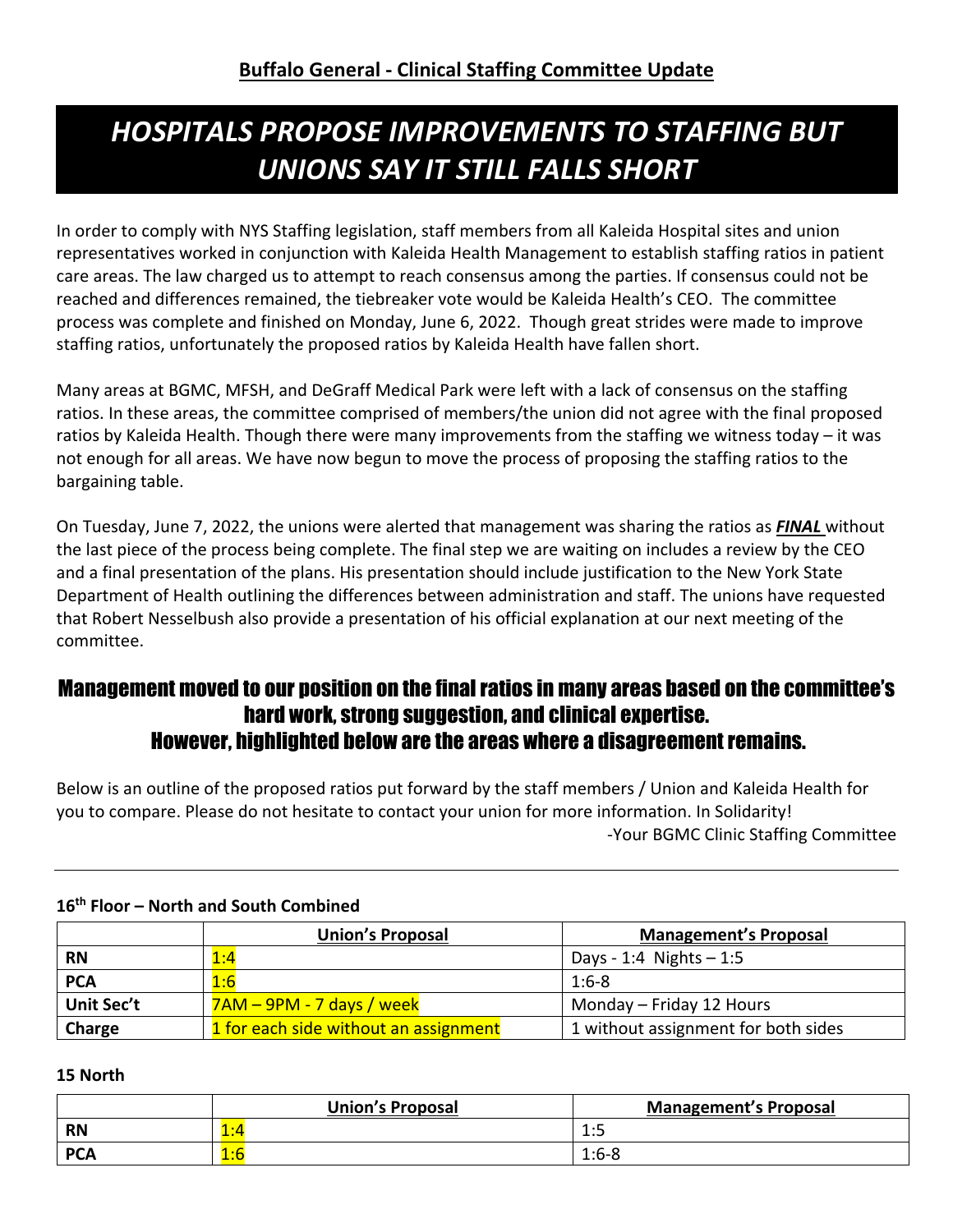| Unit Secretary | <mark>7AM – 9PM - 7 days / week</mark> | Monday – Friday 12 Hours  |
|----------------|----------------------------------------|---------------------------|
| Charge         | 1 without assignment 24/7              | 1 without assignment 24/7 |

### **15 South, 13 North, 13 South, 12 South**

|                       | <b>Union's Proposal</b>   | <b>Management's Proposal</b> |
|-----------------------|---------------------------|------------------------------|
| <b>RN</b>             | 1:3                       | 1:4                          |
| <b>PCA</b>            | 1:6                       | $1:6-8$                      |
| <b>Unit Secretary</b> | 7AM – 9PM - 7 days / week | Monday – Friday 12 Hours     |
| <b>Charge</b>         | 1 without assignment 24/7 | 1 without assignment 24/7    |

### **14th Floor – North and South Combined**

|                   | <b>Union's Proposal</b>               | <b>Management's Proposal</b>        |
|-------------------|---------------------------------------|-------------------------------------|
| <b>RN</b>         | 1:3                                   | 1:4                                 |
| <b>PCA</b>        | $1:5-6$                               | $1:6-8$                             |
| <b>Unit Sec't</b> | $2\omega$ 7AM – 9PM - 7 days / week   | 2 @ Monday - Friday 12 Hours        |
| Charge            | 1 for each side without an assignment | 1 without assignment for both sides |

# **10th Floor – North and South Combined**

|                   | <b>Union's Proposal</b>               | <b>Management's Proposal</b>        |
|-------------------|---------------------------------------|-------------------------------------|
| <b>RN</b>         | 1:3                                   | 1:4                                 |
| <b>PCA</b>        | 1:6                                   | $1:6-8$                             |
| <b>Unit Sec't</b> | 2 @ 7AM - 9PM - 7 days / week         | 2 @ Monday - Friday 12 Hours        |
| Charge            | 1 for each side without an assignment | 1 without assignment for both sides |
| <b>CMA</b>        | To be discussed after job transition  |                                     |

#### **9th Floor – North and South Combined**

|                   | <b>Union's Proposal</b>               | <b>Management's Proposal</b>        |
|-------------------|---------------------------------------|-------------------------------------|
| <b>RN</b>         | 1:3 (COIVD + & Medical Patients)      | 1:4 (If one patient is high flow)   |
|                   | 1:2 (High flow)                       | 1:3 (If all patients are high flow) |
| <b>PCA</b>        | $1:5$ (COVID +)                       | $1:6-8$                             |
|                   | 1:5-6 (Medical Patients)              |                                     |
| <b>Unit Sec't</b> | $2@7AM - 9PM - 7 days / week$         | 2 @ Monday - Friday 12 Hours        |
| Charge            | 1 for each side without an assignment | 1 without assignment for both sides |

#### **VIS – Orange Pod (Telemetry)**

|            | <b>Union's Proposal</b>   | <b>Management's Proposal</b>         |
|------------|---------------------------|--------------------------------------|
| <b>RN</b>  | 1:3                       | 1:4                                  |
| <b>CMA</b> | $1:6-8$                   | $1:6-8$                              |
| Charge     | 1 without assignment 24/7 | 1 without assignment during the week |
|            |                           | 1 with assigned on the weekends      |

#### **PACU - Phase 1:**

#### RN 1:2 –

- Two conscious patients, stable and free of complications but not yet meeting discharge criteria
- One unconscious patient, hemodynamically stable, with a. stable airway over the age of eight years old and one conscious patient, stable and free of complications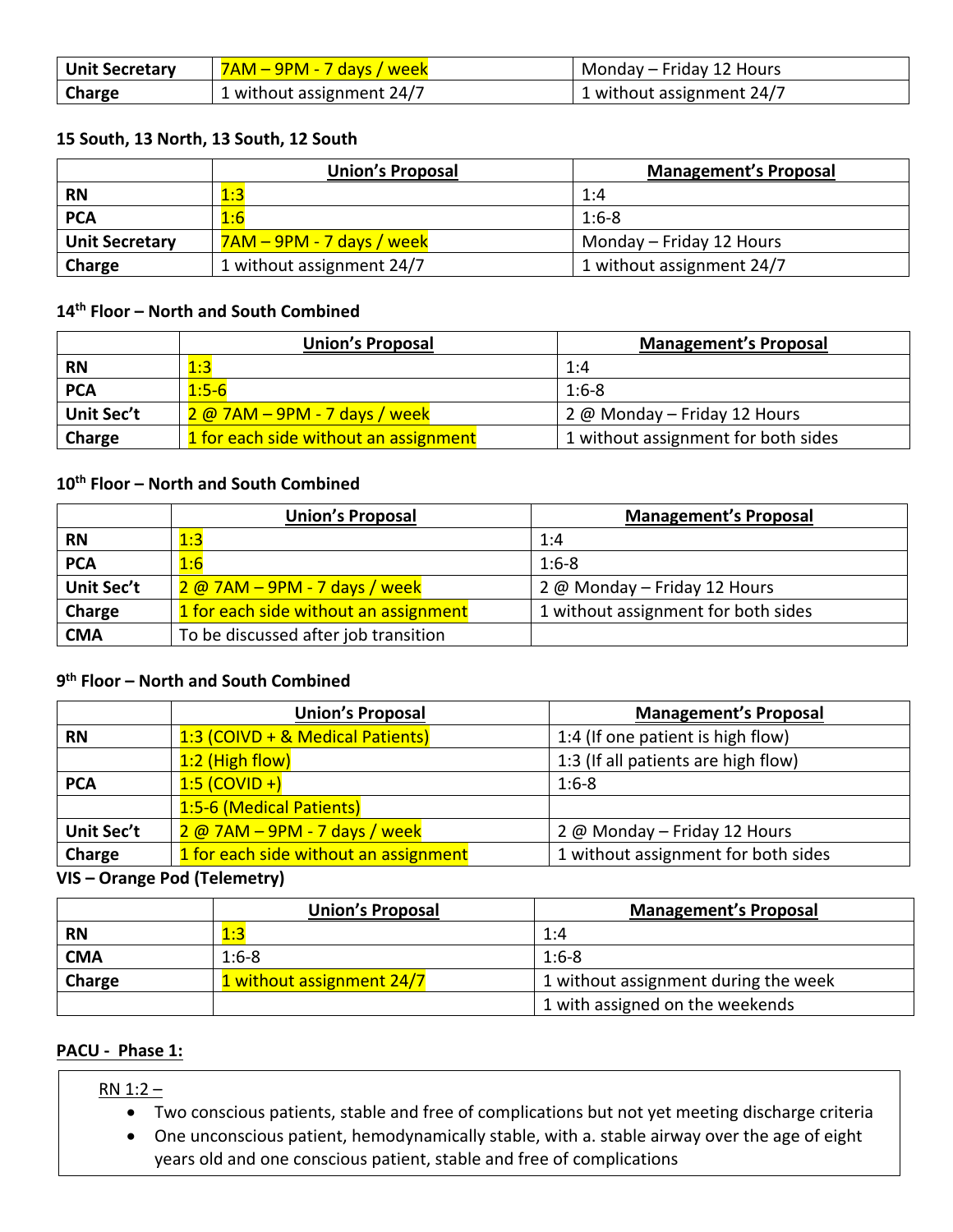$RN 1:1 - Examples$  include, but are not limited to the following:

- a. At the time of admission, until the critical elements are met which include: Report has been received from the anesthesia care provider, questions answered and the transfer of care has taken place.
	- Patient has a stable secure airway
	- Patient is hemodynamically stable
	- Patient is free from agitation, restlessness, combative behaviors
	- Initial assessment is completed
	- Report has been received from the anesthesia care provider
	- The nurse has accepted the care of the patient.
- b. Airway and/or hemodynamic instability

#### **PACU – Phase 2:**

RN 1:3 – Over eight years of age

RN 1:2 – Initial admission to Phase 1

RN 1:1 – Unstable patient of any age requiring transfer to a higher level of care

RN 2:1 – One critically ill, unstable patient

#### **NSICU, SICU, CVICU**

|                | <b>Union's Proposal</b>              | <b>Management's Proposal</b>   |
|----------------|--------------------------------------|--------------------------------|
| <b>RN</b>      | 1:1 or 1:2 based on acuity           | $1:1-2$                        |
| <b>PCA/CMA</b> | $1:5-6$                              | $1:5-6$                        |
| Unit Sec't     | $1@7AM - 9PM - 7 days / week$        | 1 @ 7 days a week for 12 Hours |
| <b>CMA</b>     | To be discussed after job transition |                                |
| Charge         | 1 without assignment                 | 1 without assignment           |

#### **MICU**

|                | <b>Union's Proposal</b>              | <b>Management's Proposal</b>   |
|----------------|--------------------------------------|--------------------------------|
| <b>RN</b>      | 1:1 or 1:2 based on acuity           | $1:1-2$                        |
| <b>PCA/CMA</b> | $1:5-6$                              | $1:5-6$                        |
| Unit Sec't     | 2 @ 7AM - 9PM - 7 days / week        | 2 @ 7 days a week for 12 Hours |
| Charge         | 1 without assignment                 | 1 without assignment           |
| <b>CMA</b>     | To be discussed after job transition |                                |

#### **4 North**

|                   | <b>Union's Proposal</b>        | <b>Management's Proposal</b>   |
|-------------------|--------------------------------|--------------------------------|
| <b>RN</b>         | 1:3                            | 1:3                            |
| <b>PCA</b>        | $1:5-6$                        | $1:5-6$                        |
| <b>Unit Sec't</b> | $1@$ 7AM – 9PM - 7 days / week | 1 @ 7 days a week for 12 Hours |
| Charge            | 1 without assignment           | 1 without assignment           |